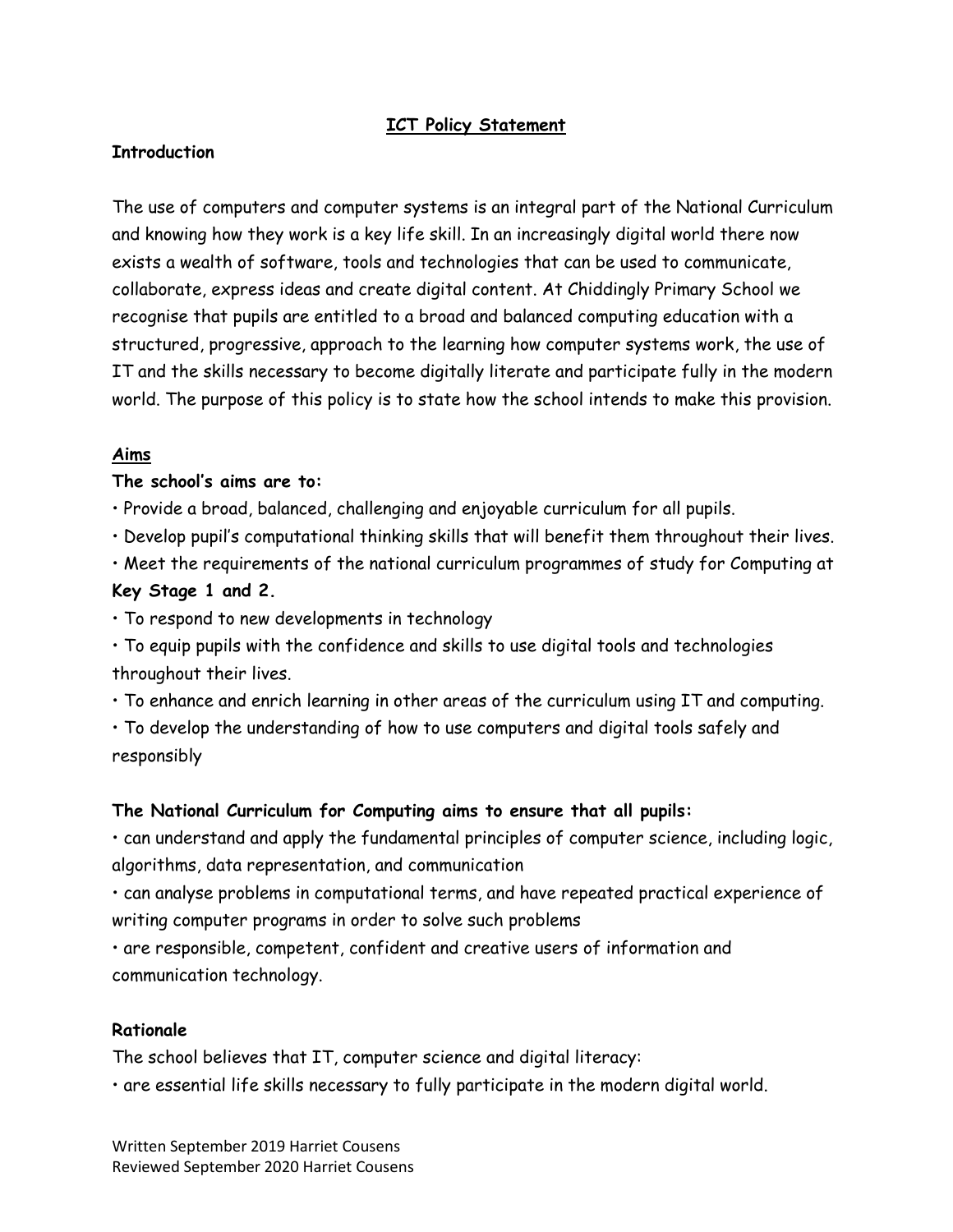- allows children to become creators of digital content rather than simply consumers of it.
- provides access to a rich and varied source of information and content.
- communicates and presents information in new ways, which helps pupils understand, access and use it more readily.
- can motivate and enthuse pupils.
- offers opportunities for communication and collaboration through group working
- has the flexibility to meet the individual needs and abilities of each pupil.

# **Objectives**

# **Early years**

It is important in the foundation stage to give children a broad, play-based experience of IT and computing in a range of contexts, including off-computer activities and outdoor play.

Computing is not just about computers. Early years learning environments should feature IT scenarios based on experience in the real world, such as in role play. Children gain confidence, control and language skills through opportunities such as 'programming' each other using directional language to find toys/objects, creating artwork using digital drawing tools and controlling programmable toys.

Outdoor exploration is an important aspect and using digital recording devices such as video recorders, cameras and microphones can support children in developing communication skills. This is particularly beneficial for children who have English as an additional language.

# **By the end of Key Stage 1 pupils are taught to:**

• understand what algorithms are, how they are implemented as programs on digital devices, and that programs execute by following a sequence of instructions

- write and test simple programs
- use logical reasoning to predict the behaviour of simple programs
- organise, store, manipulate and retrieve data in a range of digital formats
- Communicate safely and respectfully online, keeping personal information private, and recognise common uses of information technology beyond school.

# **By the end of Key Stage 2 pupils are taught to:**

• design and write programs that accomplish specific goals, including controlling or simulating physical systems; solve problems by decomposing them into smaller parts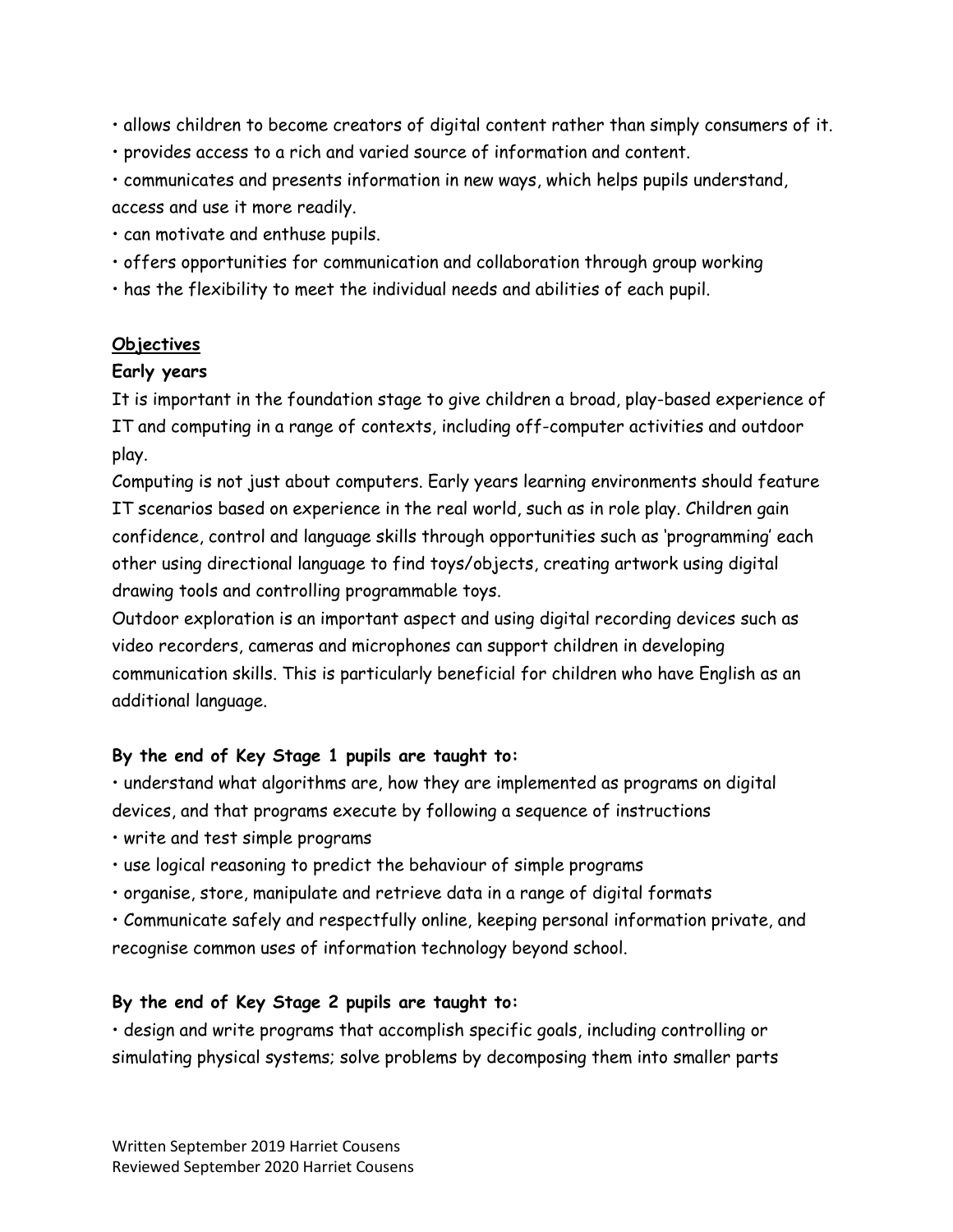• use sequence, selection, and repetition in programs; work with variables and various forms of input and output; generate appropriate inputs and predicted outputs to test programs

• use logical reasoning to explain how a simple algorithm works and to detect and correct errors in algorithms and programs

• understand computer networks including the internet; how they can provide multiple services, such as the world-wide web; and the opportunities they offer for communication and collaboration

• describe how internet search engines find and store data; use search engines effectively; be discerning in evaluating digital content; respect individuals and intellectual property; use technology responsibly, securely and safely

• Select, use and combine a variety of software (including internet services) on a range of digital devices to accomplish given goals, including collecting, analysing, evaluating and presenting data and information.

### **Resources and Access**

The school acknowledges the need to continually maintain, update and develop its resources and to make progress towards consistent, compatible computer systems by investing in resources that will effectively deliver the objectives of the National Curriculum and support the use of IT, computer science and digital literacy across the school. Teachers are required to inform the computing subject leader of any faults as soon as they are noticed. Resources if not classroom based are located in

the laptop trolley. Computing network infrastructure and equipment has been sited so that:

• There are laptops for curriculum learning and for SEND and PPG learning.

• Internet access is available in all classrooms.

• Each class has an allocated slot one session per week for teaching computing as a discrete subject.

• The laptops are available for use throughout the school day as part of computing lessons and for cross-curricular use.

• Pupils may use IT and computing independently, in pairs, alongside a TA or in a group with a teacher.

- The school has a computing technician.
- A governor has been selected to take particular interest in computing in the school.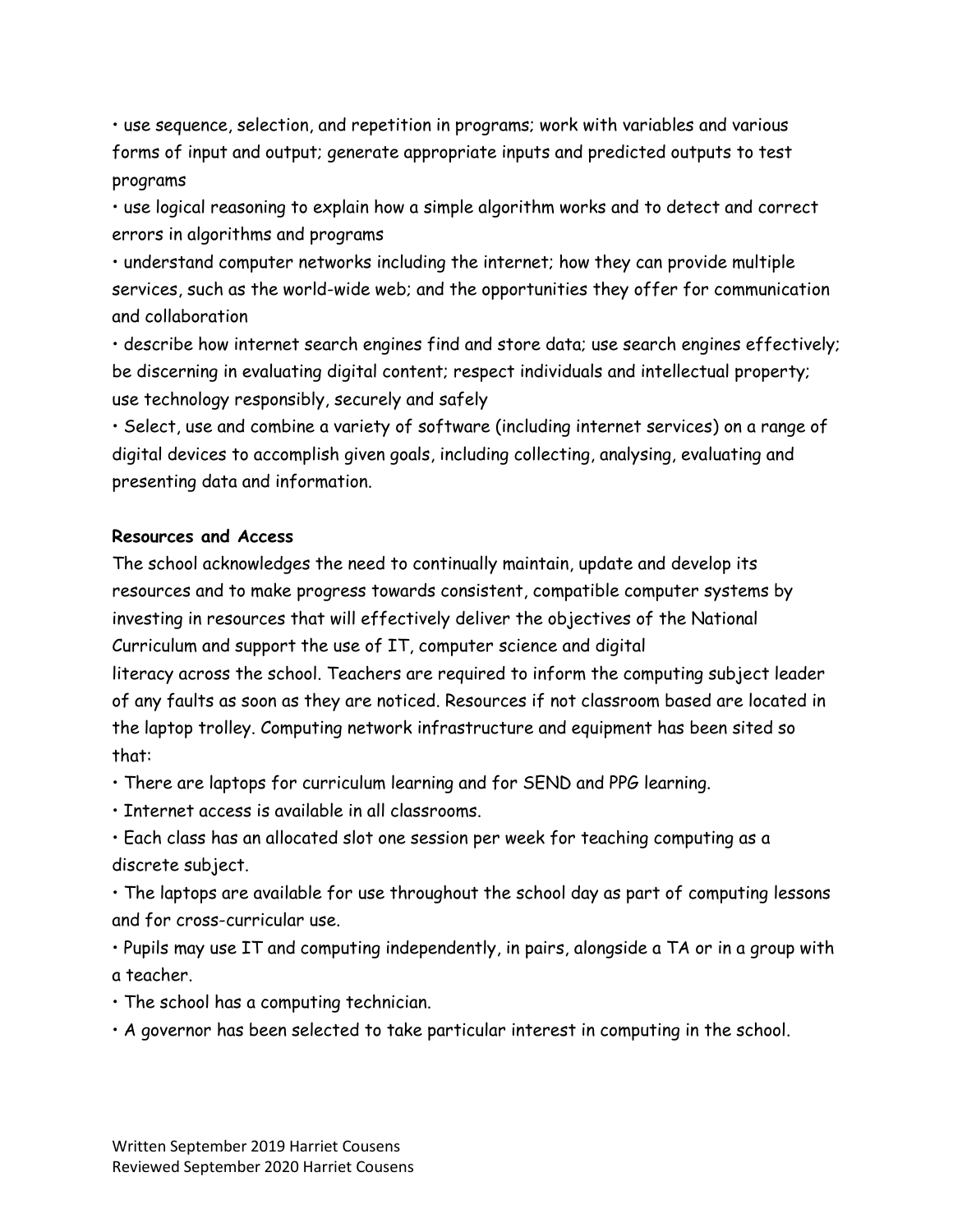## **Planning**

Lessons are planned using the National Curriculum document in conjunction with long, medium and long term planning on Purple Mash. Lesson plans for main sections of the curriculum (e.g coding) are also available for teachers to use and adapt as necessary for their class. A minority of children will have particular teaching and learning requirements which go beyond the provision for that age range and if not addressed, could create barriers to learning. Teachers must take account of these requirements and plan, where necessary, to support individuals or groups of pupils to enable them to participate effectively in the curriculum and assessment activities. During any teaching activities, teachers should bear in mind that special arrangements could be made available to support individual pupils. This is in accordance with the school inclusion policy.

## **Assessment and record keeping**

Teachers regularly assess progress through observations and evidence. Key objectives to be assessed are taken from the National Curriculum to assess computing each term. The school uses the Target Tracker 'I can' statements as a guide when assessing pupils. Each pupil's attainment is then record on Target Tracker in term 2, 4, and 6. Assessing computing is an integral part of teaching and learning and key to good practice. Assessment should be process orientated - reviewing the way that techniques and skills are applied purposefully by pupils to demonstrate their understanding of computing concepts. As assessment is part of the learning process, it is essential that pupils are closely involved. Assessment can be broken down into;

- Formative assessments are carried out during and following short focused tasks and activities. These tasks can be set and review online on Purple Mash. They provide pupils and teaching staff the opportunity to reflect on their learning in the context of the agreed success criteria. This feeds into planning for the next lesson or activity.
- Summative assessment should review pupils' ability and provide a best fit 'level'. Independent tasks provide a number of opportunities and scope for pupils to demonstrate their capability throughout the term. There should be an opportunity for pupil review and identification of next steps. Summative assessment should be recorded for all pupils – showing whether the pupils have met, exceeded or not achieved the learning objectives.

We assess the children's work in computing by making informal judgments as we observe the children during lessons. Once the children complete a unit of work, we make a summary